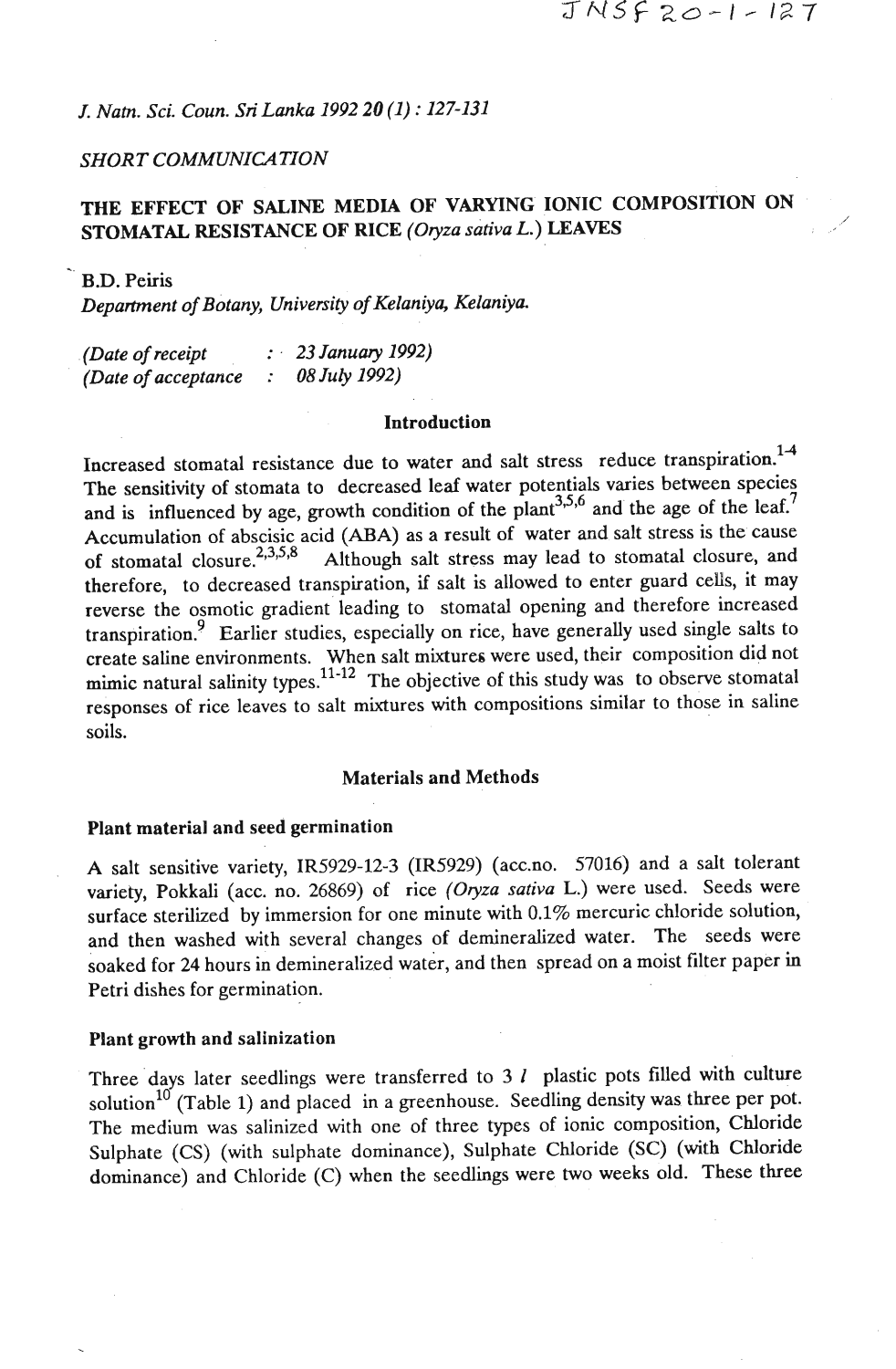compositions represented natural saline soil types.<sup>11,12</sup> The three types of ionic compositions represented matrix same son types. The time types of folio (Table 2).

| Compound                        | mmol/liter | Compound              | $\mu$ mol/liter |
|---------------------------------|------------|-----------------------|-----------------|
| CaCl <sub>2</sub>               | 2          | FeEDTA                | 100             |
| MgSO <sub>4</sub>               | 2          | $H_3PO_3$             | 25              |
| KCl                             | 2          | MnSO <sub>4</sub>     |                 |
| $K_2SO_4$                       |            | ZnSO <sub>4</sub>     | $\mathbf{2}$    |
| NH <sub>4</sub> NO <sub>3</sub> | 2          | CuSO <sub>4</sub>     | 0.5             |
| $NH_4H_2PO_4$                   |            | $(NH_4)_6.Mo_7O_{24}$ | 0.1             |

Table 1: Composition of the culture solution.

In each type four different levels of salinity (expressed as electrical conductance) **2,4,6** and 8 dS/m were used. Electrical conductance of the control (grdwth medium alone) varied from 1.0 to 1.1  $dS/m$ . Electrical conductance = 0 indicates the nonsalinized control.

#### Measurement of stomatal resistance

Fifty days after salinization, stomatal resistance was measured on the abaxial epidermis of the first recently matured leaf of the main tiller using LI-700 Transien Porometer.

#### Statistical analysis

Each value reported for stomatal resistance was the mean of 9 plants. A test of significance for differences between the treatments was provided by Tukey multiple range test at  $P = 0.05$ . Coefficient of variation was 10%.

#### Results

The stornatal resistance of the leaves of Pokkali plants grown in SC and **CS** media increased with increasing salinity. However, in C medium stomatal resistance increased only up to 2 dS/m and then declined (Table 3).

The stomatal resistance of salt sensitive IR5929 plants grown in CS medium increased up to 6 dS/m and then declined at a salinity of 8 dS/m. In the other 2 saline media stomatal resistance increased only up to 4 dS/m and then declined. **IR** 5929 plants grown in **C** medium at **8** dS/m salinity however did not survive (Table 3).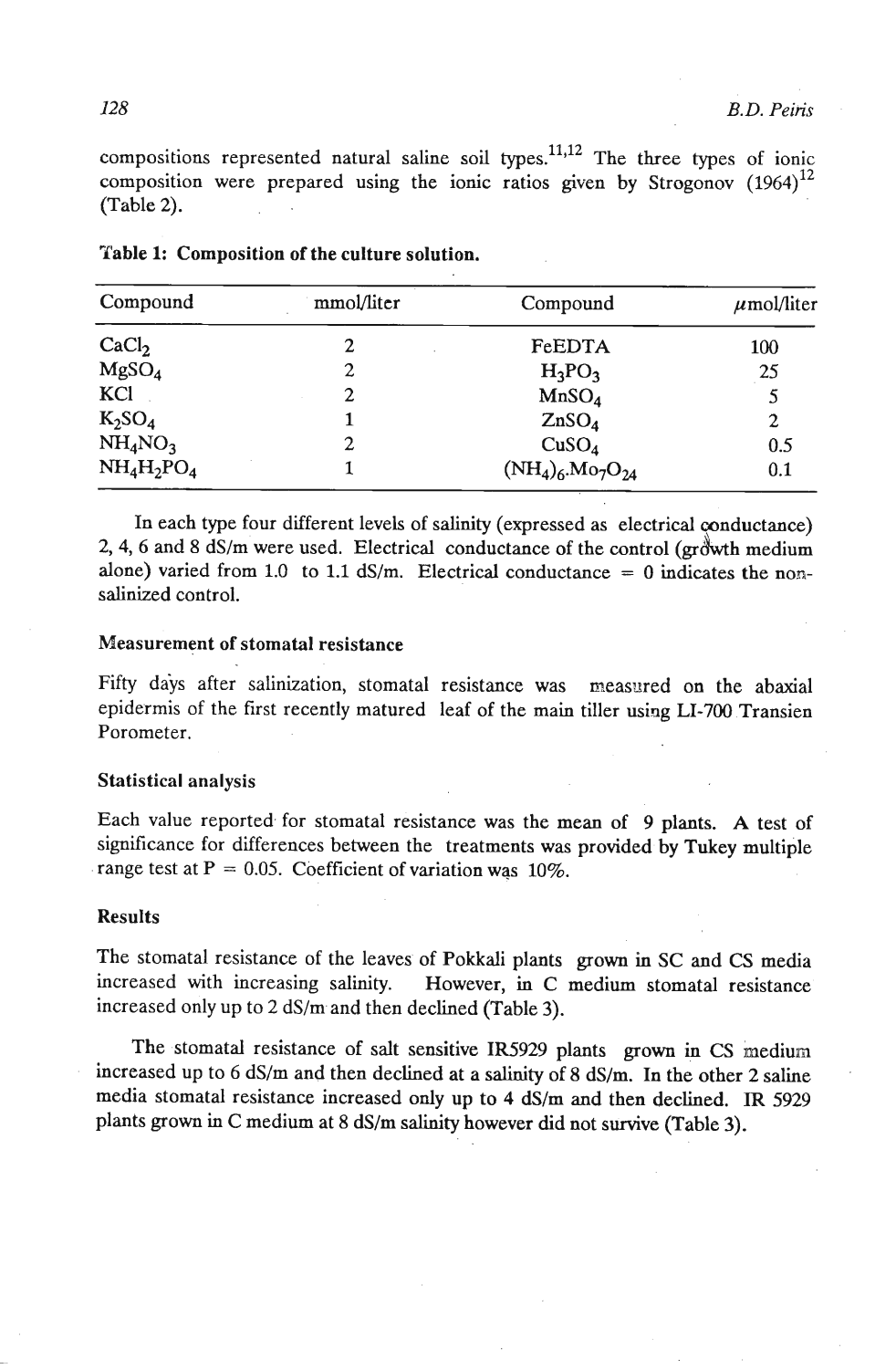### *Salinity and Stomatal Resistance* 129

| Ionic<br>composition                                                       | Electrical Conductance $(dS \, m^{-1})$ |       |       |       |
|----------------------------------------------------------------------------|-----------------------------------------|-------|-------|-------|
|                                                                            | $\overline{c}$                          | 4     | 6     | 8     |
| Chloride (C)                                                               |                                         |       |       |       |
| $Na+$<br>$K+$<br>$Mg2+$<br>$Ca2+$<br>$SO2-$<br>$Cl-$                       | 0.295                                   | 0.688 | 1.081 | 1.495 |
|                                                                            | 0.008                                   | 0.020 | 0.031 | 0.043 |
|                                                                            | 0.035                                   | 0.083 | 0.131 | 0.181 |
|                                                                            | 0.010                                   | 0.025 | 0.040 | 0.055 |
|                                                                            | 0.054                                   | 0.165 | 0.260 | 0.360 |
|                                                                            | 0.532                                   | 1,242 | 1.951 | 2.697 |
| $HCO_3^-$                                                                  | 0.004                                   | 0.013 | 0.021 | 0.030 |
| Sulphate-chloride (SC)                                                     |                                         |       |       |       |
|                                                                            | 0.235                                   | 0.540 | 0.864 | 1.172 |
| $Na^{+}$<br>$K^{+}$<br>$Mg^{2+}$<br>$Ca^{2+}$<br>$SO_{4}^{2-}$<br>$Cl^{-}$ | 0.009                                   | 0.027 | 0.045 | 0.064 |
|                                                                            | 0.061                                   | 0.147 | 0.235 | 0.319 |
|                                                                            | 0.011                                   | 0.026 | 0.047 | 0.064 |
|                                                                            | 0.250                                   | 0.583 | 0.930 | 1.264 |
|                                                                            | 0.392                                   | 0.912 | 1.461 | 1.981 |
| Chloride-sulphate (CS)                                                     |                                         |       |       |       |
| $Na+$<br>$Mg2+$<br>$Ca2+$<br>$SO2-$<br>$SO2-$                              | 0.090                                   | 0.211 | 0.331 | 0.445 |
|                                                                            | 0.011                                   | 0.029 | 0.045 | 0.062 |
|                                                                            | 0.144                                   | 0.334 | 0.52  | 0.704 |
|                                                                            | 0.005                                   | 0.014 | 0.02  | 0.031 |
|                                                                            | 0.701                                   | 1.617 | 2.532 | 3.401 |
| $Cl^{\dagger}$                                                             | 0.070                                   | 0.161 | 0.255 | 0.342 |

# Table 2. Ion composition  $(g \, dm^{-3})$  of the salt mixtures

# Discussion

Water stress stimulates ABA accumulation which leads to stomatal closure.<sup>2-4</sup> Mizrahi *et al.*<sup>8</sup> and Tal<sup>13</sup> report that salinity promotes the synthesis of ABA. Therefore, the increasing stomatal resistance with increasing salinity observed in the current study might be **dus** to the accumulation of **ABA.**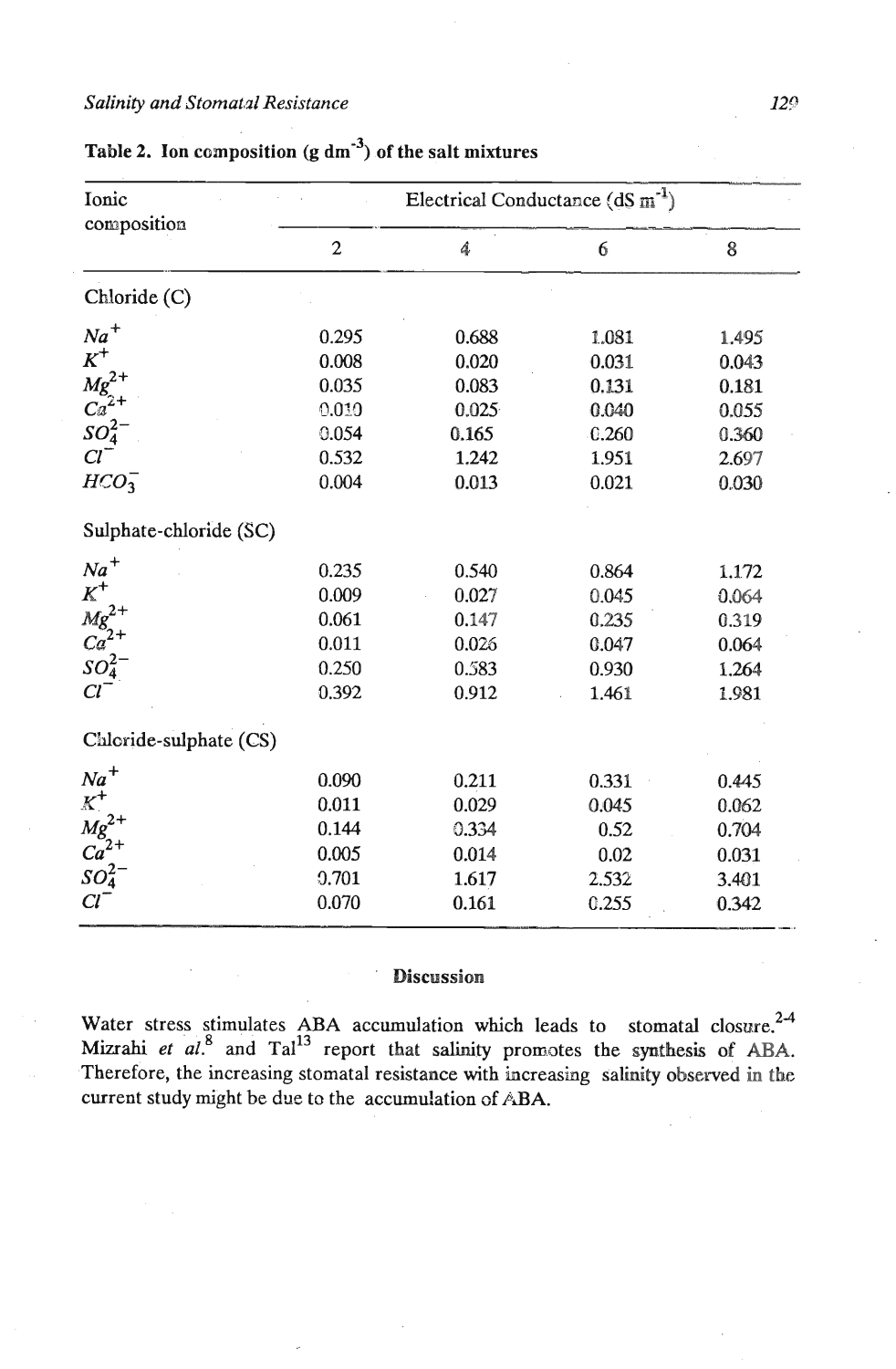| Salinity<br>type | EC<br>$ds \, m^{-1}$ | Stomatal resistance $(s \text{ cm}^{-1})$ |         |  |
|------------------|----------------------|-------------------------------------------|---------|--|
|                  |                      | Pokkali                                   | IR5929  |  |
| Control          | $\boldsymbol{0}$     | 1.76i                                     | 1.58e   |  |
| CS               | $\overline{c}$       | 1.88gh                                    | 1.92bc  |  |
|                  | 4                    | 2.00ef                                    | 1.98ab  |  |
|                  | 6                    | 2.02e                                     | 2.09a   |  |
|                  | 8                    | 2.16d                                     | 1.92bc  |  |
| <b>SC</b>        | 2                    | 2.05e                                     | 1.91bcd |  |
|                  | 4                    | 2.26c                                     | 1.96    |  |
|                  | 6                    | 2.50b                                     | 1.83cd  |  |
|                  | 8                    | 2.71a                                     | 1.80d   |  |
| $\mathsf{C}$     | $\overline{c}$       | 2.10de                                    | 1.68e   |  |
|                  | 4                    | 1.90fg                                    | 1.69e   |  |
|                  | 6                    | 1.80hi                                    | 1.59e   |  |
|                  | 8                    | 1.84ghi                                   |         |  |

Table 3 : Effect of varying the ionic composition on stomatal resistance of rice

**Values within a column followed by the same letter are not significantly different.** 

Decreased stomatal resistance at high salinity (Table **2)** was also observed in the current study. This may be due to salt entering guard cells, at high salinity  $(6,8 \text{ ds/m})$ and reversing the osmotic gradient resulting in to stomatal opening as suggested by Sen and Chawan.<sup>9</sup>

#### References

- **1.** Beadle **C.I.,** Stevenson K.R., Neumann H.N., Thurtell G.W. & King **K.M. (1973).**  Diffusive resistance, transpiration and photosynthesis in single leaves of corn and sorghum in relation to leaf water potential. *Canadian Journal of Plant Science 53:*  **537** - **544.**
- 2. Gorham J., Wyn jones R.G. & Mcdonnell E. (1985). Some mechanisms of salt tolerance in crop plants. *Plant and Soil 89: 15* - **40.**
- **3.** Mccree K.J. **(1974).** Changes in the stomatal response characteristics of grain sorghum produced by water stress during growth. *Crop Science* 14: **273** - **278.**
- **4.** Zieger E. **(1983).** The biology of stomatal guard cells. *Annual* **Review** of *Plant Phy~iology 34: 441* - **475.**